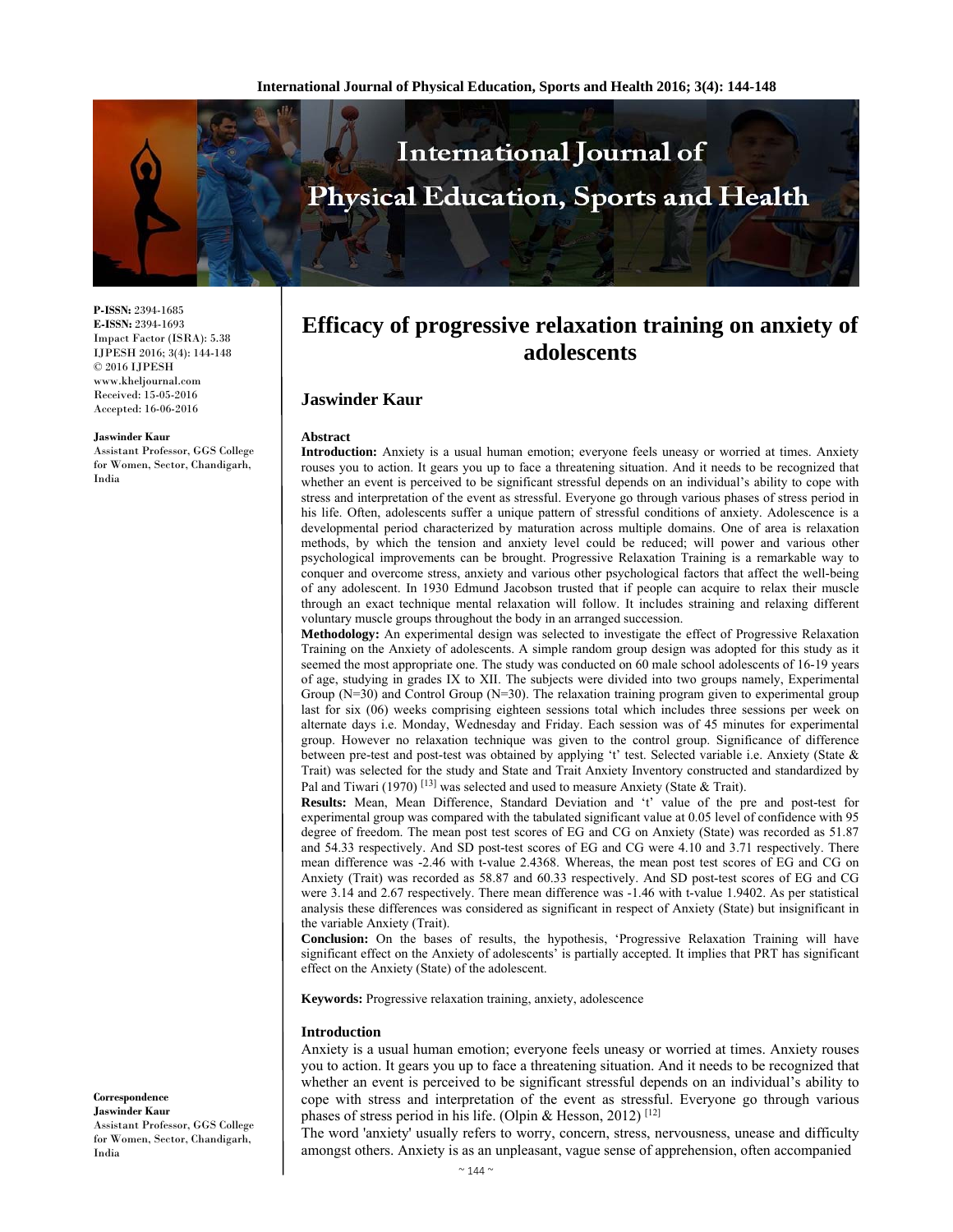by physical symptoms such as headache, perspiration, tightness in the chest, mild stomach discomfort, indicated by an inability to sit or stand still for long. Psychologists distinguish between two broad categories of anxiety: trait and state anxiety. (Sadock and Sadock, 2003) [15]

Anxiety is a complex emotional state characterized by general fear or foreboding usually accompanied by tension. It is related to apprehension of fear and is frequently associated with failure either real or anticipated. (Wilt & Revelle, 2010) [18]

Anxiety is a complex emotional state characterized by general fear or foreboding usually accompanied by tension. It is related to apprehension of fear and is frequently associated with failure either real or anticipated. Many people are predisposed towards becoming anxious. This state of anxiety is referred to as trait anxiety because the predisposition is part of the individual's inherent personality. When anxiety is created by a perception of threat - a sense that something bad is going to happen, it is referred to as state anxiety. It is a temporary state that passes once the threat has disappeared. (Edelman, 2006) [6]

Adolescents are in the face of life where they develop the ability to understand abstract ideas, such as developing moral philosophies, including rights and privileges. They also establish and maintain satisfying relationships by learning to share intimacy without feeling worried or inhibited. They start proceeding towards a more mature sense of themselves and their purpose. Furthermore, involve them in questioning old values without losing their own identity. The sudden and rapid physical changes that adolescents go through make adolescents very self-conscious, sensitive, and worried about their own body changes. During adolescence, it is normal for young people to begin to separate from their parents and establish their own identity. (Pressley & McCormick, 2007)

There are various factors that affect adolescents' level of psychological wellbeing and making him in anxious state. Several studies have shown that the quality of relationship within families, especially with parents is a major determining factor of psychological well-being in adolescents (Shek, 1997; Sastre & Ferriere, 2000; Van Wel, Linssen & Abma, 2000). Some other key factors that may contribute to a higher or lower level of psychological well-being in adolescents are stress (Siddique & D'Arcy, 1984) physical health (Mechanic & Hansell, 1987)  $[11]$  and both popularity and intimacy in peer relationships (Townsend, McCracken & Wilton, 1988). The importance of meaning in life and commitment to personal life satisfaction and psychological health has been well established (Erikson, 1982; Ledbetter, Smith & Vosler-Hunter, 1991; Ryff, 1989; Stephen, Fraser & Marcia, 1992) [6, 16].

Descriptions of the good life that emphasize happiness, pleasure, and satisfaction (more hedonistic and epicurean views) have been criticized by philosophers, using well known historical figures who experienced pleasure in their lives, but were so unjust, evil, or pointless in the pursuit of their lives as to preclude a description of being good. Alternatively, other historical figures led desolate lives in terms of personal wellbeing, but were nonetheless profoundly noble, creative, courageous and self-sacrificial. (Martin, 2012) [10]

Relaxation techniques (also called relaxation response techniques) may be used by some to release tension and to counteract the ill effects of stress and anxiety. Relaxation techniques are also used to induce sleep, reduce pain, and calm emotions. This fact sheet provides basic information about relaxation techniques, summarizes scientific research on effectiveness and safety, and suggests sources for additional

information. Relaxation techniques (also called relaxation response techniques) may be used by some to release tension and to counteract the ill effects of stress. Relaxation techniques are also used to induce sleep, reduce pain, and calm emotions. This fact sheet provides basic information about relaxation techniques, summarizes scientific research on effectiveness and safety, and suggests sources for additional information. (Davis, 2009) [3]

Researcher found in a study that training in deep muscular relaxation is common to most behavioral treatments for anxiety and tension-related disorders. (Taylor & Lee, 2002)<sup>[17]</sup> Progressive Relaxation Training is a remarkable way to conquer and overcome stress, anxiety and various other psychological factors that affect the psychological state of any adolescent. In contrast to the stress response, the relaxation response slows the heart rate, lowers blood pressure, and decreases oxygen consumption and levels of stress hormones. Because relaxation is the opposite of stress, the theory is that voluntarily creating the relaxation response through regular use of relaxation techniques could counteract the negative effects of stress. (Payne & Donaghy, 2010)<sup>[14]</sup>

In 1930s Edmund Jacobson trusted that if people can acquire to relax their muscle through an exact technique mental relaxation will follow. It includes straining and relaxing different voluntary muscle groups throughout the body in an arranged succession. Overall, it develops and improves wellbeing state of any person. Progressive relaxation training benefits because of relationship between your muscle strain and your emotional strain. When you feel emotionally confused, you instinctively tense your muscles. The basic idea is to systematically train tensing and relaxing groups of muscles. Progressive Muscular Relaxation (PMR), is one of famous relaxation method, also known by Progressive Relaxation Training (PRT) is very effective relaxation technique which brings unique calmness and peace of body and mind.

Mind and emotions directly affect health and disease: a thought or emotion can manifest itself bodily; conversely, a bodily process can translate itself into a thought or an emotion. Thus, the mind is a powerful tool for health and its power to influence the body is quite remarkable. Relaxation techniques help to combat the autonomic effects of anxiety in a natural and safe way and makes a person in proper well being state. The goal is similar in all: to consciously produce the body's natural relaxation response, characterized by slower breathing, lower blood pressure, and a feeling of calm and wellbeing. Learning relaxation may also prove helpful for the psychological well being and enhancing the stress coping skills. (Johnson & Kushner, 2001)<sup>[9]</sup>

# **Objective**

To study the efficacy of Progressive Relaxation Training on Anxiety of adolescents.

## **Hypothesis**

Progressive Relaxation Training would have significant effect on the Anxiety of adolescents.

### **Methods**

## **Design of the study**

An experimental design was selected to investigate the effect of Progressive Relaxation Training on the Anxiety of adolescents.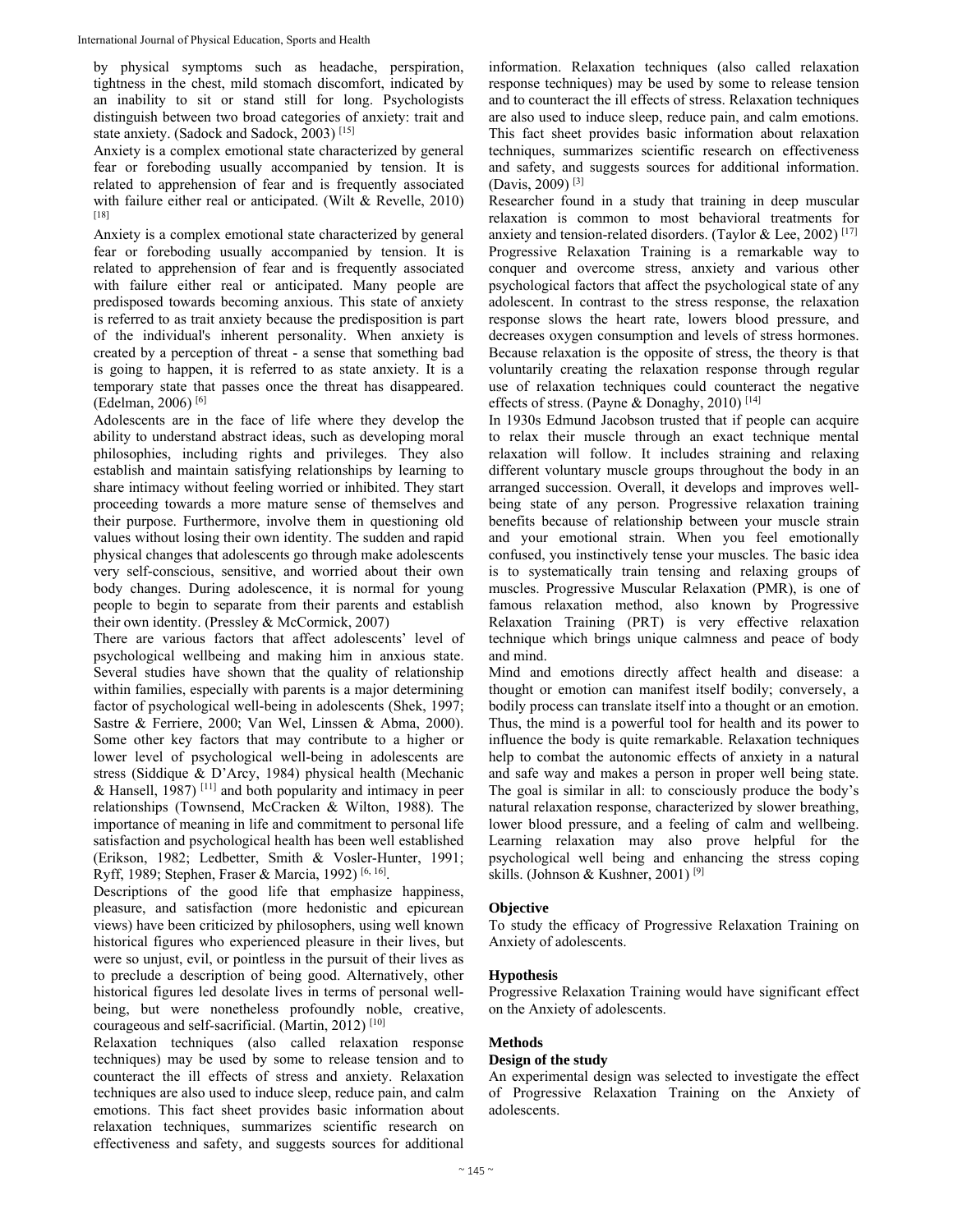### **Progressive Relaxation Training (PRT)**

It is a remarkable way to conquer and overcome stress, anxiety and various other psychological factors that affect the wellbeing of any Adolescent. Edmund Jacobson in 1930's trusted that if people can acquire to relax their muscle through an exact technique mental relaxation will follow. It includes straining and relaxing different voluntary muscle groups throughout the body in an arranged succession. The basic idea is to systematically train tensing and relaxing groups of muscles.

**Direction:** The subjects were asked to lie in a comfortable position. Researcher asked them to relax various parts of their body in the sequence and how to do it.

- 1. Right hand and forearm make a fist relax.
- 2. Right upper arm "show off your muscles" relax.
- 3. Left hand and a forearm make a fist relax.
- 4. Left upper arm Bend the arm and tighten the muscles relax.
- 5. Forehead raise your eyebrow relax your face.
- 6. Eyes and Cheeks Squeeze the eyes relax.
- 7. Mouth and jaw Clench your teeth and pull the corners of the mouth back - relax.
- 8. Shoulder and neck Pull your shoulders and press your head back - Let your shoulders hang – relax.
- 9. Chest and back breathe in deeply and hold your breath pressing the shoulders together at the back same time - Let your shoulders hang, breathe normally.
- 10. Belly tighten the abdominal muscles relax.
- 11. Right hand thigh Shovel the right foot forward against resistance - relax.
- 12. Right hand calf Lift up the right heel relax.
- 13. Right foot Crook the toes relax.
- 14. Left hand thigh Shovel your left foot forward relax.
- 15. Left hand calf Lift up the left heel relax.
- 16. Left foot Crook the toes relax

Okay: done.

#### **Sample**

A simple random group design was adopted for this study as it seemed the most appropriate one. The study was conducted on 60 male school adolescents of 16-19 years of age, studying in grades IX to XII. The selected subjects were divided into following two groups comprising of thirty (30) subjects each.

#### **Training Design**

The relaxation training program last for six (06) weeks comprising eighteen sessions total. There was three sessions per week on alternate days i.e. Monday, Wednesday and Friday. Each session was of 45 minutes for experimental group. However no relaxation technique was given to the control group.

#### **Tool Used**

For measuring the above mentioned variables the following tests were administered to the subjects. The issue of selecting the psychological tests has been deliberated upon with the expert available and after considering the validity, reliability of the tests, the mentioned tests were selected for the study and the references are being provided.

State and Trait Anxiety Inventory constructed and standardized by Pal and Tiwari (1970)<sup>[13]</sup> was selected and used to measure anxiety.

### **Administration of Test**

Data was collected on the selected variable i.e. Anxiety, at the pre and post experimental stage. The said test was conducted in the class-room. Before the administration of the test, these were thoroughly explained to the subjects separately and specific instructions were given so that they exactly understand how to perform the test. The uniformity of the testing conditions was ensured while administering the test to the subjects under the close supervision of the researcher.

**Administration:** The self administering test was given to the subjects. There was no time limit to complete the test but the subjects completed it in 15 minutes. The subjects were made clear by the researcher of the "State" Instructions which needs his responses as to how he feels at this movement and the "Trait" instructions which needs his responses as to how he generally feels. As per the manual of the test the State test was first given to the subjects and then the Trait test.

**Scoring:** The possible range of the scores for state anxiety and Trait Anxiety varies from 30 (minimum) to 90 (maximum). The subjects responded to each item of the both scales by rating themselves according to the standard instructions printed on the sheet) on a three point scales-1. Always, 2. Sometimes, 3. Never for the balancing state and trait scales equal number of items have been taken. High ratings indicate high anxiety where as low ratings indicate low anxiety for the positive items of the each scale, the weightage scores of response were marked 3, 2 and 1 respectively whereas reversed items were marked 1, 2 and 3.

#### **Results & Discussion**

After completing the prescribe scoring of the test the raw scores were tabulated and computerized to draw out the meaningful conclusion. Mean, Mean Difference, Standard Deviation and 't' value of the pre and post-test for experimental group was compared with the tabulated significant value at 0.05 level of confidence.

Table I: Pre-test and Post-test of EG – PRT on Anxiety (State)

| Test                     | Mean  | Mean difference Std. deviation t-value |      |        |  |  |
|--------------------------|-------|----------------------------------------|------|--------|--|--|
| Pre-test                 | 54.07 |                                        |      | 5.2155 |  |  |
| Post-test $\vert$ 51.87  |       |                                        | 4.10 |        |  |  |
| Significant at .05 level |       |                                        |      |        |  |  |

 $t_{0.05}$  (df=29) = 2.045

The above table represents means, mean difference, SDs and tvalue between pre-test scores and post-test scores on Anxiety (State) of EG. The number of subjects in EG was Thirty (30). The mean pre-test scores and post-test scores of EG on Anxiety (State), whose subject were given intervention with Progressive Relaxation Training, were 54.07 and 51.87 respectively. Its SD pre-test score and SD post-test scores were 3.53 and 4.10 respectively, and the standard error was calculated to 0.64493 (pre-SE) and 0.74854 (post-SE). The calculated value of t-test of EG was recorded with 5.2155 which were higher than the tabulated value i.e. 2.045. So, it was found that the 't' value was considered to be extremely statistically significant.

**Discussion of Results of Table-I:** Result entered in Table-I, regarding the pre and post-test scores of EG indicated that the Anxiety (State) level of subjects of EG has intensively shows towards decreasing side. This can further attributed to the efficacy of PRT Technique on reducing the level of Anxiety (State). Significant t-value between the pre-test scores and post-test scores on Anxiety (State) of EG in Table-I suggest that PRT have effectively and significantly reduced the Anxiety (State) of the subjects.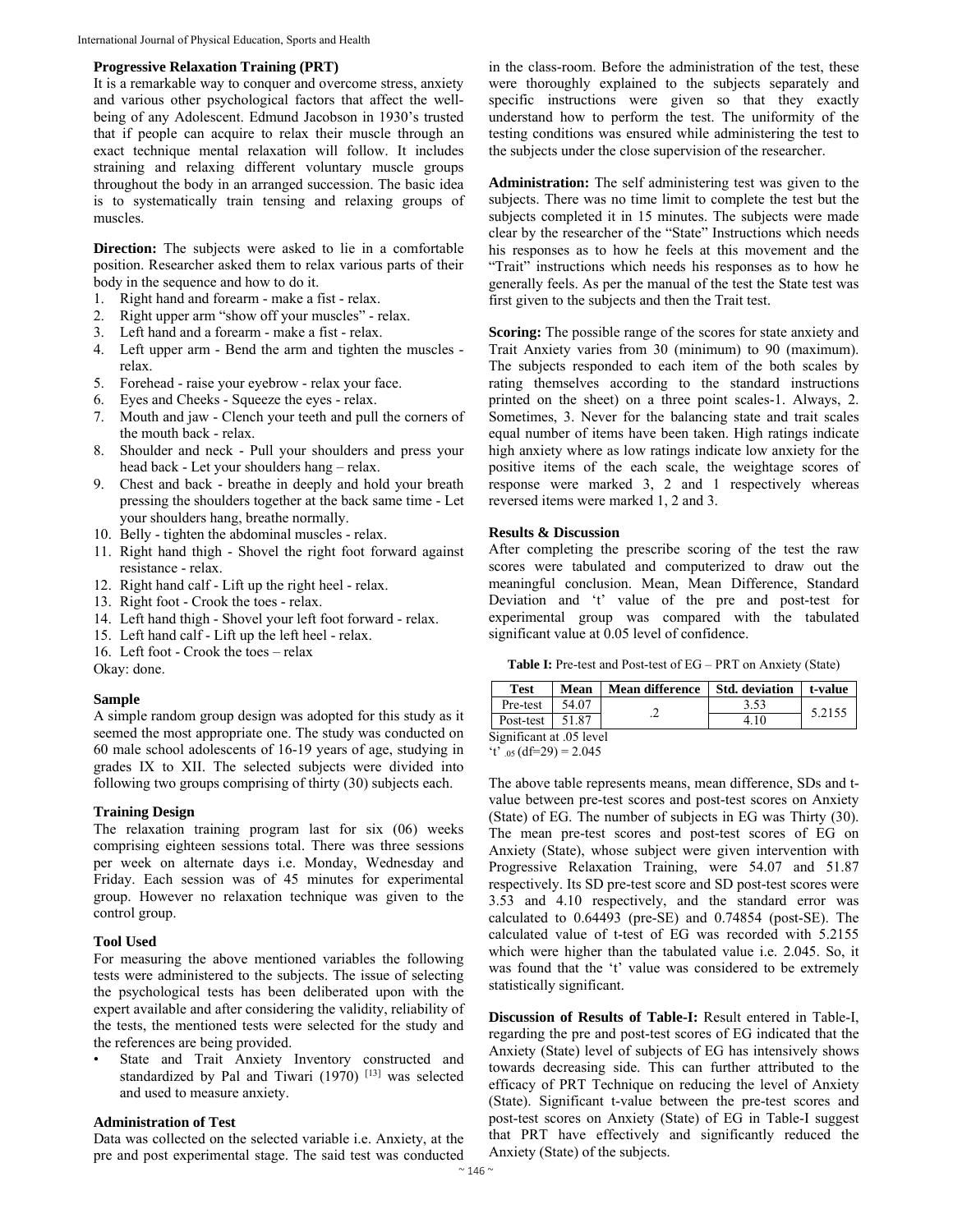|  | Table II: Pre-test and Post-test of CG on Anxiety (State) |  |  |  |  |
|--|-----------------------------------------------------------|--|--|--|--|
|--|-----------------------------------------------------------|--|--|--|--|

| <b>Test</b>              | Mean  | <b>Mean difference</b> | <b>Std. deviation</b> | t-value |  |  |  |
|--------------------------|-------|------------------------|-----------------------|---------|--|--|--|
| Pre-test                 | 53.90 | $-0.43$                | 4.11                  | 1.8191  |  |  |  |
| Post-test                | 54.33 |                        | 3.71                  |         |  |  |  |
| Significant at .05 level |       |                        |                       |         |  |  |  |

 $t_{.05}$  (df=29) = 2.045

The above table represents means, mean difference, SDs and tvalue between pre-test scores and post-test scores on Anxiety (State) of CG. The number of subjects in CG was Thirty (30). Whereas, the mean pre-test scores and post-test scores of CG whose subjects were not provided with any treatment or training, were 53.90 and 54.33 respectively. Its SD pre-test scores and SD pre-test scores were 4.11 and 3.71 respectively, and the standard error was calculated to 0.74948 (pre-SE) and 0.67693 (post-SE). Further, the t-value between the pre-test scores and post-test scores of CG (Control Group) was recorded with 1.8191, which is considered to be insignificant.

**Discussion of Results of Table-II:** Result entered in 4.1.2, regarding the pre and post-test scores of CG indicated that there was almost no decrease in the Anxiety (State) of the subjects who were put in the control group, with no treatment.

Table III: Pre-test and Post-test of EG – PRT on Anxiety (Trait)

| <b>Test</b>              | Mean  | <b>Mean difference</b> | Std. deviation | t-value |  |  |
|--------------------------|-------|------------------------|----------------|---------|--|--|
| Pre-test                 | 60.47 |                        | 2.06           | 2.4901  |  |  |
| Post-test                | 58.87 | 1.6                    | 3.14           |         |  |  |
| Significant at .05 level |       |                        |                |         |  |  |

't' .05  $(df=29) = 2.045$ 

The above table represents means, mean difference, SDs and tvalue between pre-test scores and post-test scores on Anxiety (Trait) of EG. The number of subjects in EG was Thirty (30). The mean pre-test scores and post-test scores of EG on Anxiety (Trait), whose subject were given intervention with Progressive Relaxation Training, were 60.47 and 58.87 respectively. Its SD pre-test scores and SD post-test scores were 2.06 and 3.14 respectively, and the standard error was calculated to 0.37672 (pre-SE) and 0.57282 (post-SE). The calculated value of t-test of EG was recorded with 2.4901 which were higher than the tabulated value i.e. 2.045. So, it was found that the 't' value was considered to be statistically significant.

**Discussion of Results of Table-III:** Result entered in Table-III, regarding the pre and post-test scores of EG indicated that the Anxiety (Trait) level of subjects of EG have shows towards decreasing side. This can further attributed to the efficacy of PRT Technique on reducing the level of Anxiety (Trait). Significant t-value between the pre-test scores and post-test scores on Anxiety (Trait) of EG in table-III suggest that PRT have effectively and significantly reduced the Anxiety (Trait) level of the subjects.

**Table IV:** Pre-test and Post-test of CG on Anxiety (Trait)

| Test      | Mean  | <b>Mean difference</b> | Std. deviation | t-value |
|-----------|-------|------------------------|----------------|---------|
| Pre-test  | 60.43 | 0.1                    | 2.62           | 0.3988  |
| Post-test | 60.33 |                        | 2.67           |         |

Significant at .05 level

't'  $_{.05}$  (df=29) = 2.045

The above table represents means, mean difference, SDs and tvalue between pre-test scores and post-test scores on Anxiety (Trait) of CG. The number of subjects in CG was Thirty (30). Whereas, the mean pre-test scores and post-test scores of CG, whose subjects were not provided with any treatment or training were 60.43 and 60.33 respectively. Its SD pre-test scores and SD post-test scores were 2.62 and 2.67 respectively, and the standard error was calculated to 0.47870 (pre-SE) and 0.48739 (post-SE). Further, the t-value between the pre-test scores and post-test scores of CG was recorded with 0.3988, which is considered to be not statistically significant.

**Discussion of Results of Table-IV:** Result entered in Table-IV, regarding the pre and post-test scores of CG indicated that the results given in the table-IV shows, that there was almost no decrease in the Anxiety (Trait) of the subjects who were put in the control group, with no treatment.

**Table V:** Post-test of EG and CG on Anxiety (State)

| Group                    | <b>Mean</b> | Mean<br>difference | Std.<br>deviation | value  |
|--------------------------|-------------|--------------------|-------------------|--------|
| Experimental<br>Group    | 51.87       | $-2.6$             | 4.10              | 2.4368 |
| Control Group            | 54.33       |                    | 3.71              |        |
| Significant at .05 level |             |                    |                   |        |

't'  $_{.05}$  (df=58) = 2.021

55 **54.33** 54.5 54 Post Mean Scores **Post Mean Scores** 53.5 53 **BEG** 52.5  $\Box$ CG **51.87** 52 51.5 51 50.5

**Fig I:** Graphical Presentation of Mean of Post-test of EG and CG on Anxiety (State)

The above table and graphical representation shows the means, mean difference, SDs and t-value between post-test scores on Anxiety (State) of EG and CG. The number of subjects in each group was Thirty (30). The mean post-test scores of EG and CG on Anxiety (State) was recorded as 51.87 and 54.33 respectively. And SD post-test scores of EG and CG were 4.10 and 3.71 respectively.

There mean difference was -2.46 with t-value 2.4368. As per statistical analysis this difference was considered as significant.

**Table VI:** Post-test of EG and CG Anxiety (Trait)

| Group                 | Mean  | <b>Mean</b><br>difference | Std.<br>deviation | value  |
|-----------------------|-------|---------------------------|-------------------|--------|
| Experimental<br>Group | 58.87 | $-1.46$                   | 3.14              | 1.9402 |
| Control Group         | 60.33 |                           | 2.67              |        |

Significant at .05 level

't'  $_{.05}$  (df=58) = 2.021